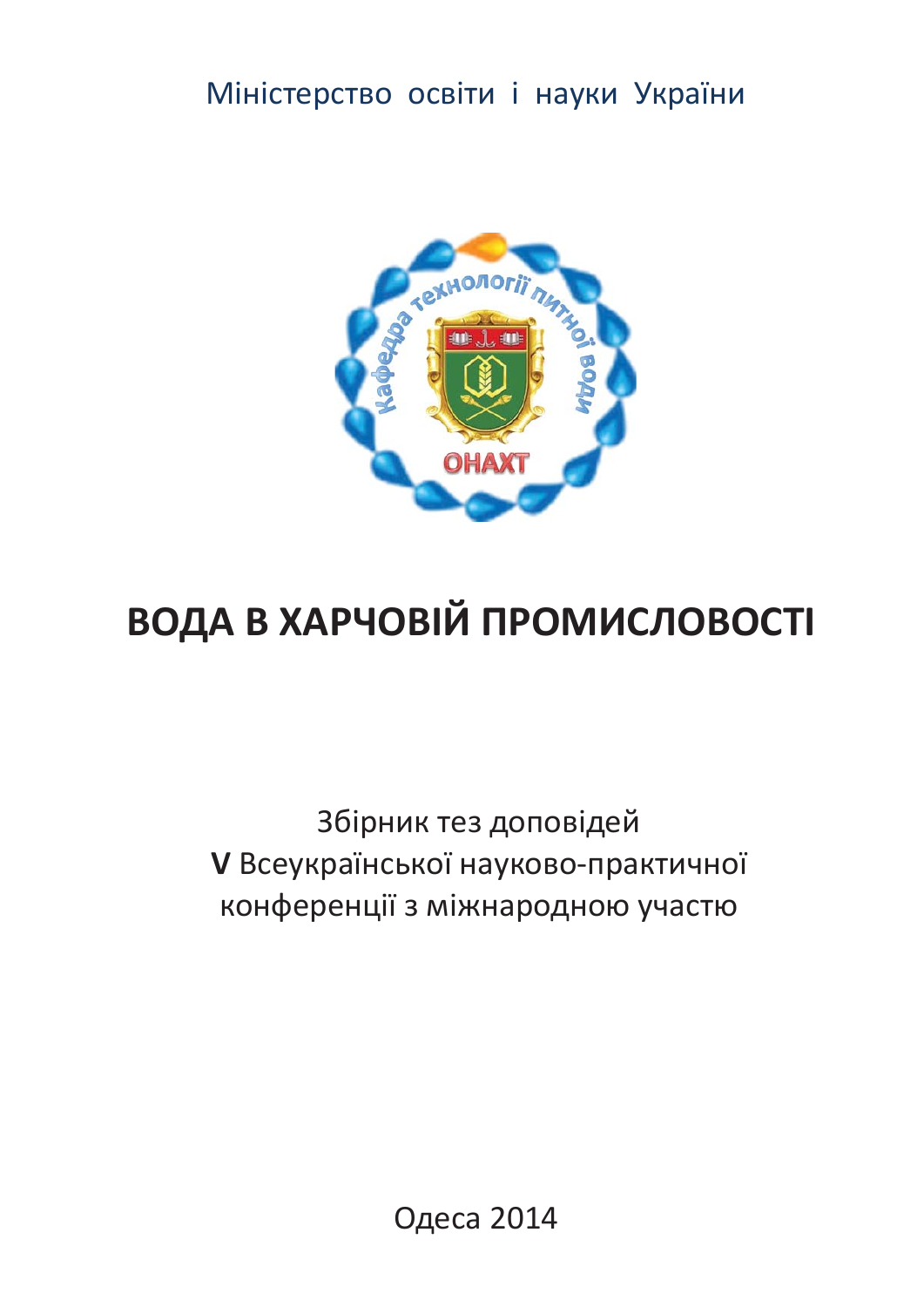**V** Всеукраїнська науково-практична конференція «Вода в харчовій промисловості»: Збірник матеріалів V Всеукраїнської науково-практичної конференції з міжнародною участю. Одеса: ОНАХТ, 2014. – 168 с.

У збірнику матеріалів конференції наведені матеріали наукових досліджень у сфері використання води на підприємствах харчової галузі. оцінки її якості та можливого впливу на організм людини.

Матеріали призначені для наукових, інженерно-технічних робітників, аспірантів, студентів, спеціалістів цехів та заводів, які працюють в харчовій промисловості та водних господарствах.

Матеріали, занесені до збірника, друкуються за авторськими оригіналами.

Рекомендовано до видавництва Вченою радою Одеської національної академії харчових технологій від 03.03.14 р., протокол № 1.

За достовірність інформації відповідає автор публікації.

Під загальною редакцією Заслуженого діяча науки і техніки України, д-ра техн. наук, професора Єгорова Б.В.

## Редакційна колегія:

 $\Gamma$ олова д-р. техн. наук, професор  $\epsilon$ горов Б.В. Зам. Голови д-р. техн. наук, професор Капрельянц Л.В. Члени колегії д-р. техн. наук, доцент Коваленко О.О. д-р. мед. наук, професор Стрікаленко Т.В.

© Одеська національна академія харчових технологій, 2014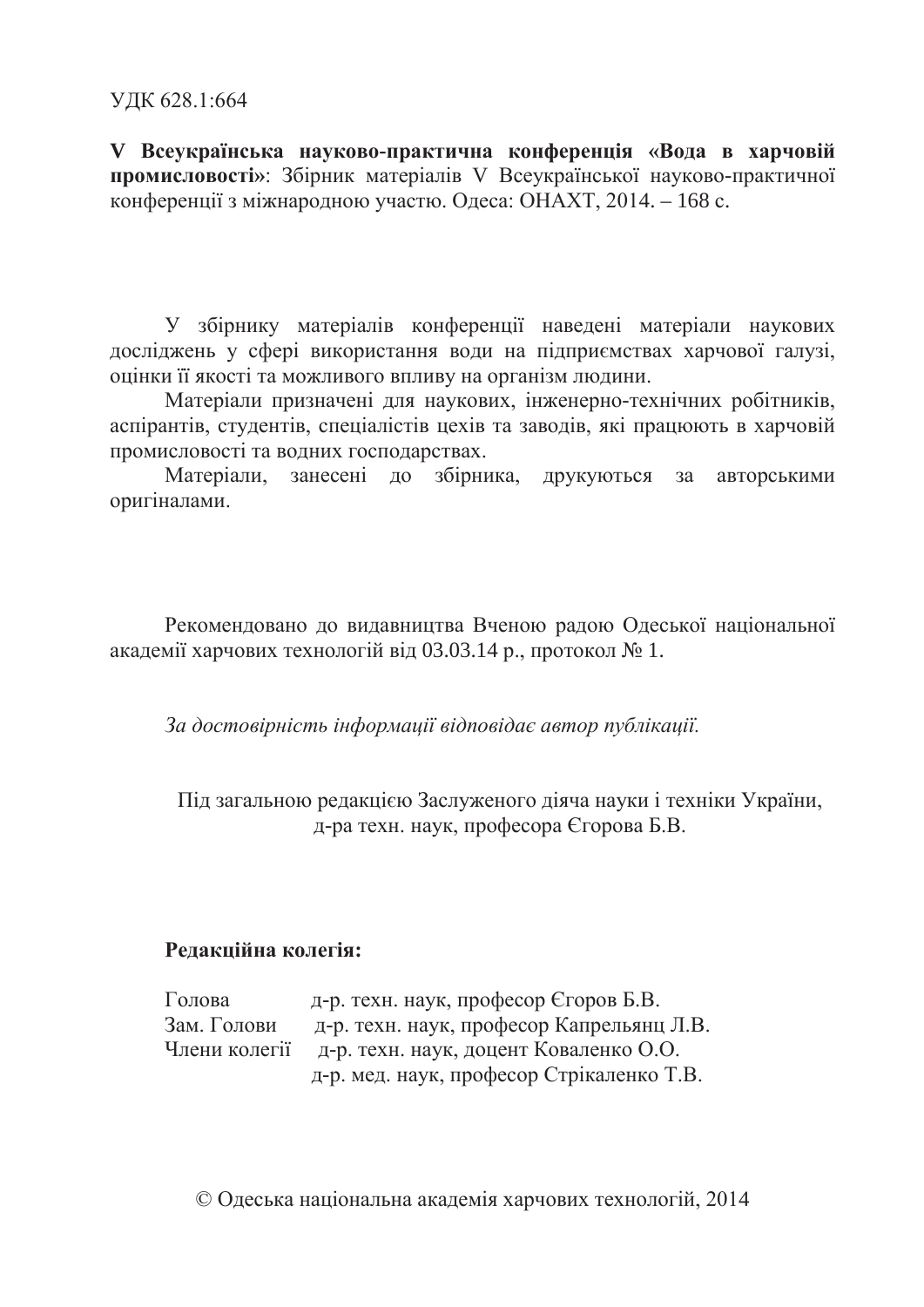Дудник Ю.В., асп., Шалыгин А.В., асс. КОНЦЕНТРАЦИЯ ЖЕЛЕЗА В ВОДОИСТОЧНИКАХ ОДЕССКОЙ ОБЛАСТИ (Одесская национальная *ɚɤɚɞɟɦɢɹɩɢɳɟɜɵɯɬɟɯɧɨɥɨɝɢɣɝɈɞɟɫɫɚ* 23

Бомба М.Я., проф., д.с.н., Івашків Л.Я., доц., к. б. н., Лотоцька-Дудик **У.Б., доц., к. мед. Н., Вівчарук О. М., ст. вик., к. екон. н.** ЕКОЛОГІЧНІ АСПЕКТИ ЦІЛЮЩИХ ДЖЕРЕЛ ЛЬВІЩИНИ (Львівський інститут еко- $HOMiku$  *i* mypuзмy, м. Львів) 25

Малинка Е.В., к.х.н., доц. ПЭТ – УПАКОВКА ДЛЯ ВОДЫ (Одесская **национальная академия пищевых технологий, г. Одесса)** 27

Коваленко Н.О., к.т.н., Пасічник Т.В., магістр ПІДГОТОВКА ВОДИ ДЛЯ ВИРОБНИЦТВА ХАРЧОВОГО ЛЬОДУ (Одеська національна академія харчових технологій, м. Одеса) 28

Донцова Є.І., студ. IV курсу ТЕРМАЛЬНІ ВОДИ ТА ПЕЛОЇДИ У КОС-МЕТИЦІ *(Одеська національна академія харчових технологій*, м. Одеса) 29

Дворецька А.О., магістр ВОДА ДЛЯ ВИРОБНИЦТВА ЕКСТРАКТІВ НА ОСНОВІ ЛІКАРСЬКОЇ СИРОВИНИ (Одеська національна академія харчових технологій м. Одеса) 30

Кормош К.Ю., маг. ВИКОРИСТАННЯ ЯКІСНОЇ І БЕЗПЕЧНОЇ ВОДИ В РЕСТОРАННІЙ СПРАВІ – ЗАПОРУКА УСПІШНОГО БІЗНЕСУ (Одеська **національна академія харчових технологій, м. Одеса)** 32

Верхивкер Я.Г. д.т.н. проф., Ефремов В.В. асп. ПРЕДВАРИТЕЛЬНАЯ ПОДГОТОВКА СПЕЦИЙ С ИСПОЛЬЗОВАНИЕМ ВОДЫ И ДЕЗИН-ФЕЦИРУЮЩЕГО КОМПЛЕКСНОГО РЕАГЕНТА НЕОКИСЛИТЕЛЬНО-ȽɈȾȿɃɋɌȼɂəɇȺɈɋɇɈȼȿȽɍȺɇɂȾɂɇɈȼɕɏɉɈɅɂɆȿɊɈȼ*Ɉɞɟɫɫɤɚɹ* **национальная академия пищевых технологий, г. Одесса)** 33

Баль-Прилипко Л.В., д.т.н., проф., Леонова Б.I, Старкова Е.Р асп., Олійник О.М., Кулакова Л.В. маг. ВЛАСТИВОСТІ ВОДИ, В АСПЕКТІ ВПЛИВУ НА ЯКІСТЬ ТА БЕЗПЕЧНІСТЬ МЯСНИХ ПРОДУКТІВ (Національний університет біоресурсів і природокористування України, м. Київ) 36

Шутюк В.В., к.т.н., доцент, Василенко С.М., д.т.н., професор, Бессараб **О. С., к.т.н., професор ПОРІВНЯЛЬНИЙ АНАЛІЗ СУШІННЯ ЖОМУ ЦУ-**КРОВИХ БУРЯКІВ ГАРЯЧИМ ПОВІТРЯМ І ПЕРЕГРІТОЮ ПАРОЮ (Наиіональний університет харчових технологій, м. Київ) 38

Михайлова К.А., асп., Штепа Є.П., к.т. н., доц. ПРИСТРІЙ ДЛЯ ЕКС-ПРЕСНОЇ ОЦІНКИ РОЗВЕДЕННЯ СОКІВ ВОДОЮ (Одеська національна  $a$ кадемія харчових технологій, м. Одеса) 40

Котюк О.В. маг., Мельник В.М. маг. РОЛЬ АКТИВНОСТІ ВОДИ У ХАРЧОВИХ ПРОДУКТАХ (Національний університет біоресурсів і при $po$ докористування України) 42

Кравець В.Р.,маг., Дубровіна О.В., маг. ПЕРСПЕКТИВИ ВИКОРИС-ТАННЯ КАТОЛІТУ В МЯСНІЙ ПРОМИСЛОВОСТІ (Наиіональний універcumem біоресурсів та природокористування України, м. Київ) 44

Осипова Л.А., д.т.н., Лозовская Т.С., асс. ИННОВАЦИОННАЯ ТЕХ-НОЛОГИЯ КОНСЕРВИРОВАНИЯ ФРУКТОВО-ЯГОДНЫХ СИРО-ПОВ ОСМОТИЧЕСКИ ДЕЯТЕЛЬНЫМИ ПИЩЕВЫМИ ИНГРЕДИ-46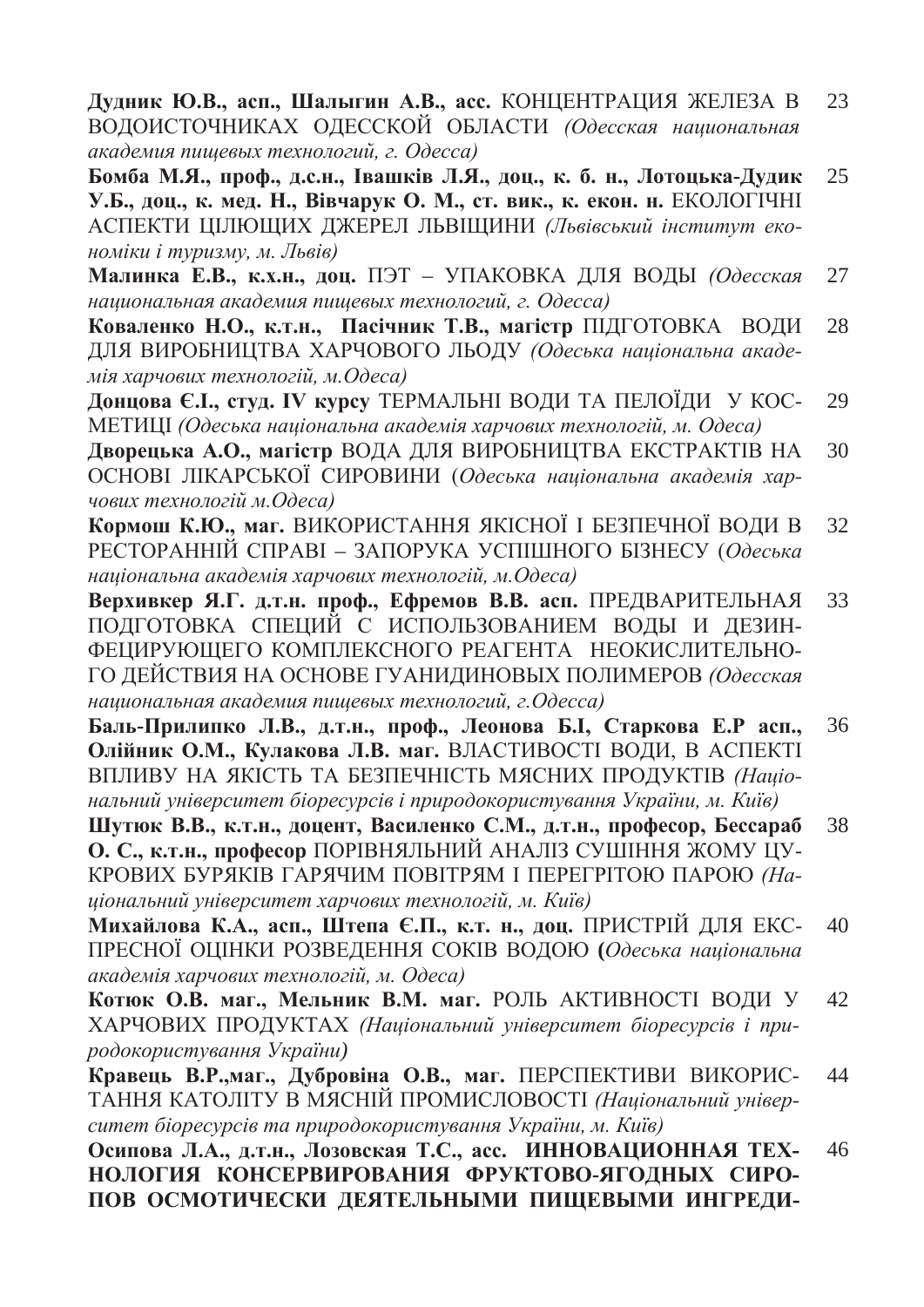## ПОРІВНЯЛЬНИЙ АНАЛІЗ СУШІННЯ ЖОМУ ЦУКРОВИХ БУРЯКІВ ГАРЯЧИМ ПОВІТРЯМ І ПЕРЕГРІТОЮ ПАРОЮ

Шутюк В.В., к.т.н., доцент, Василенко С.М., д.т.н., професор, Бессараб О. С., к.т.н., професор

#### Національний університет харчових технологій, м. Київ

Детальний аналіз досліджень ринку цукрового виробництва, здійснений Агентством промислових новин, показав, що виявляє достатню активність і є досить конкурентним ринок «Жом буряковий, багаса, відходи цукрового виробництва тощо». У 2011 р. виробництво продукції асортиментного ряду в Україні в сумі становило понад 184 млн 300 тис. грн. Проте комплексного підходу до проблеми утилізації жому на вітчизняних цукрових заводах досі немає.

Порівняно з конвективним сушінням використання перегрітої пари в якості сушильного агента дає можливість у 4...5 разів зменшити витрати енергії [1]. Крім того, відсутність повітря запобігає окисненню і забрудненню. Проте конденсація вологи на холодному продукті може подовжити тривалість висихання.

Промислове сушіння перегрітою парою розпочала компанія Exergy для целюлози, волокна, лісоматеріалів і жому цукрових буряків (Svensson, 1980 і 1984 p. p.). Найпоширеніший продукт у світі, для якого використовується сушіння перегрітою парою – сухий жом цукрових буряків [4]. Це викликано передусім економічними показниками переходу від конвективного сушіння жому до сушіння перегрітою парою. Для зневоднення пресованого жому цукрових буряків в умовній високотемпературній сушарці на випарювання вологи необхідно витратити теплової енергії майже 5000 кДж/кг, тимчасом як німецька високонапірна сушарка ВМА АС споживає 2900 кДж/кг [3]. Сухий жом, отриманий у сушарці ВМА, яскравіший порівняно з висушеним у конвективній сушарці. Але поряд з цими перевагами капітальні витрати високі, період окупності становить 6,7 років.

У Національному університеті харчових технологій досліджено кінетику сушіння жому цукрових буряків гарячим повітрям і перегрітою парою. Сушіння гарячим повітрям здійснювались за температур сушильного агента 40, 60, 80 i 100, a перегрітою парою – 130, 140 i 150°С. Швидкість потоку сушильного агента становила 1,7 м/с. Аналіз отриманих даних показав, що тривалість сушіння до вмісту сухих речовин в готовому продукті не менше 86 % (ДСТУ 4647:2006 Жом сушений. Технічні умови) під сушіння повітрям становить від 6 хв ( $t = 40^{\circ}$ C) до 2 хв ( $t = 100^{\circ}$ C), а перегрітою парою – від 15 <u>xв</u> ( $t = 150$  °C) до 10 xв ( $t = 130$  °C).

Період постійної швидкості для конвективного способу сушіння для всіх температурних режимів не перевищує 4 хв і його тривалість зменшується з підвищенням температури сушильного агента.